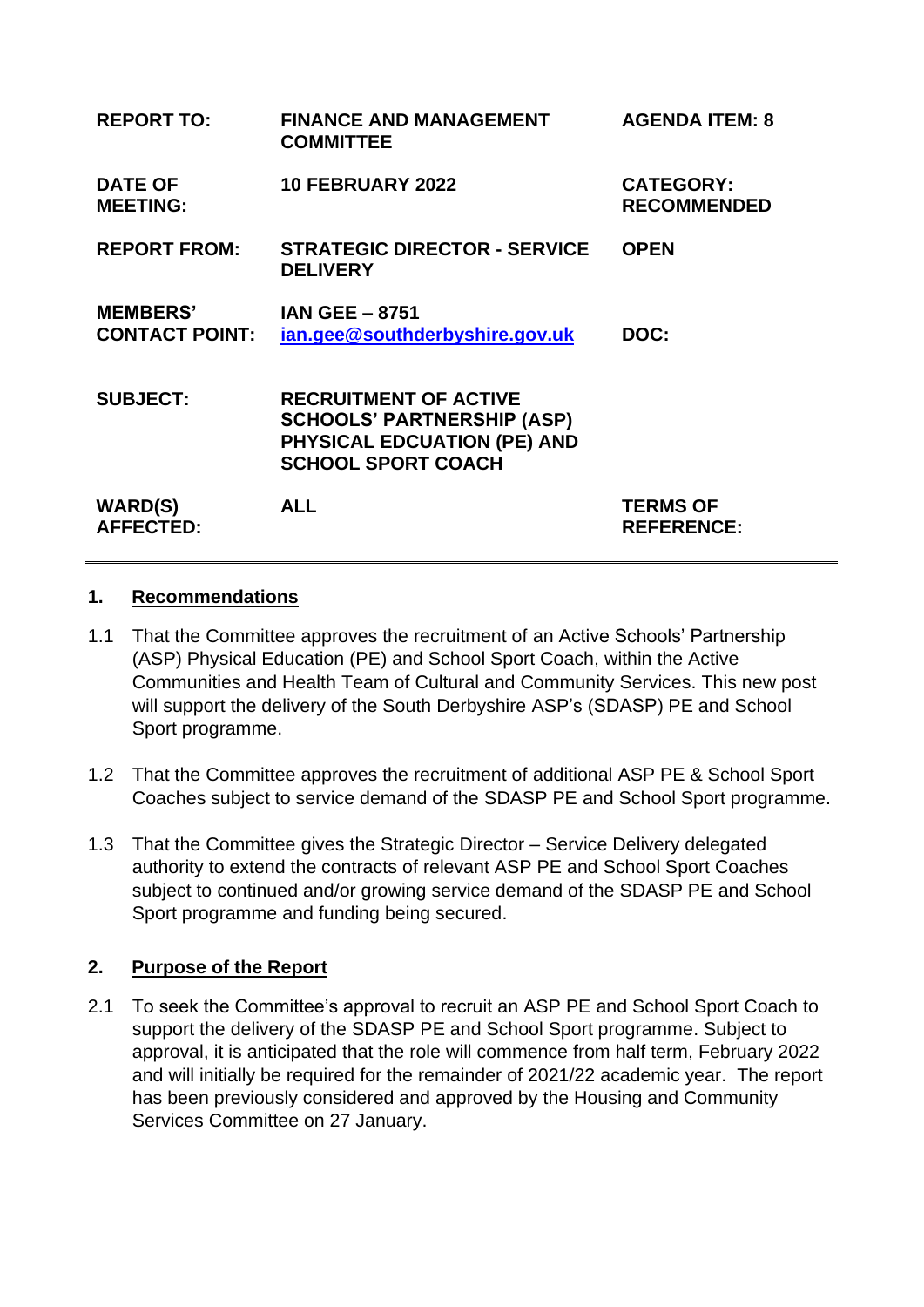2.2 To seek the Committee's approval to giving the Strategic Director – Service Delivery delegated authority for the post to be extended for further academic year(s), subject to continued and/or growing service demand and funding being secured.

## **3. Detail**

- 3.1 Since 2012, the Council has a strong and successful track record hosting the SDASP. There are several shared benefits in relation to the provision of play, physical activity, leisure and/or sport activities for school aged children across the District. This service is well regarded and valued by local schools and positively promotes healthy, active lifestyles, along with life skills that can be taken into adulthood.
- 3.2 The ASP is a not-for-profit Partnership and any investment made with the Partnership goes directly on service delivery and the infrastructure of physical education, school sport and physical activity (PESSPA) within South Derbyshire.
- 3.3 All Infant, Junior and Primary schools nationally receive PE and School Sport premium funding on an annual basis. The amount of funding given to each school is £16,000 plus £10 per pupil on roll in years one to six. In South Derbyshire, the average amount of premium received by each school per year is around £17,500.
- 3.4 Schools are expected to see an improvement against the following five key indicators (as of July 2017):
	- 1. The engagement of all pupils in regular physical activity (30 minutes a day) kick starting healthy active lifestyles
	- 2. The profile of PE and sport being raised across the school as a tool for whole school improvement
	- 3. Increased confidence, knowledge, and skills of all staff in teaching PE and sport
	- 4. Broader experience of a range of sports and activities offered to all pupils
	- 5. Increased participation in competitive sport.
- 3.5 The SDASP over time has delivered a successful and high-quality PE and School Sport programme to the schools of South Derbyshire year- on-year. This is because of schools using their PE and School Sport Premium to fund the delivery of this programme within their School.

# **4. Financial Implications**

- 4.1 The ASP PE and School Sport Coach post will be a 37 hour a week (one Full-Time equivalent (FTE), term-time only post, initially aligning with the academic year, running through to 22 July 2022.
- 4.2 There is no financial support required from the general fund, as the costs will be fully met via external PE and School Sport Premium funding and/or the SDASP reserves.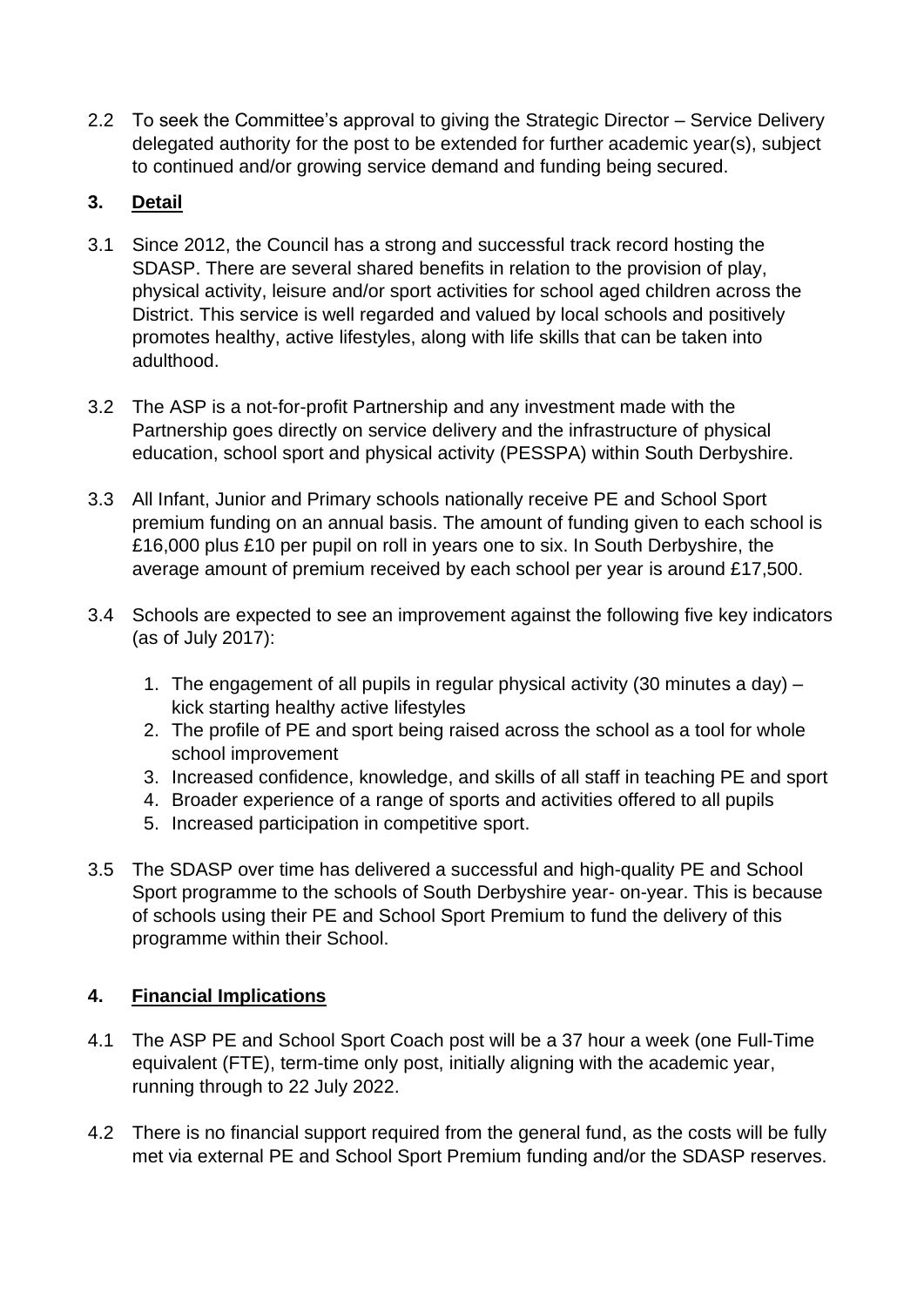- 4.3 Should the service demand not continue and/or grow, the contract will cease at the end of 2021/22 academic year. If the post is in place for two years or more, it will become eligible for redundancy, and this will be subject to the length of the contract and how long the post holder has been working for the authority(ies). These costs would be met through the SDASP reserves.
- 4.4 The Fixed-Term (Prevention of Less Favourable Treatment) Regulations 2002 ensure that fixed-term employees are not treated less favourably than comparable permanent employees. The terms and conditions provided are in line with the NJC for Local Government Services and therefore the same as comparable permanent employees.
- 4.5 These Regulations also provide that the continued renewal of fixed-term contracts that result in four years continuous service for an employee should be on a permanent contract unless it can be objectively justified to remain on a fixed-term basis. It is noted that these extensions are directly linked to funding arrangements in place, and this is the justification provided for continuing a fixed-term contract basis. As noted above, the Council does employ those on fixed contracts on comparable employment terms and will provide redundancy payments at the end of the fixed-term contract for any employee with two years continuous service.

## **5. Corporate Implications**

### **Employment Implications**

5.1 The Council has several employment policies in place that will be used to ensure that the proposals outlined in the report are implemented appropriately.

# **Legal Implications**

5.2 None directly arising from this report.

# **Corporate Plan Implications**

- 5.3 The proposals will support the Council to deliver services to the residents of South Derbyshire and fulfil projects across themes of the Corporate Plan, in particular:
	- P1.1 Support and celebrate volunteering, community groups and voluntary sector
	- P2.2 Promote health and wellbeing across the District
	- F1 Develop Skills and careers.

### **Risk Impact**

5.4 The Corporate and Departmental risk registers will be updated with any risks identified if they arise from this report.

### **6. Community Impact**

### **Consultation**